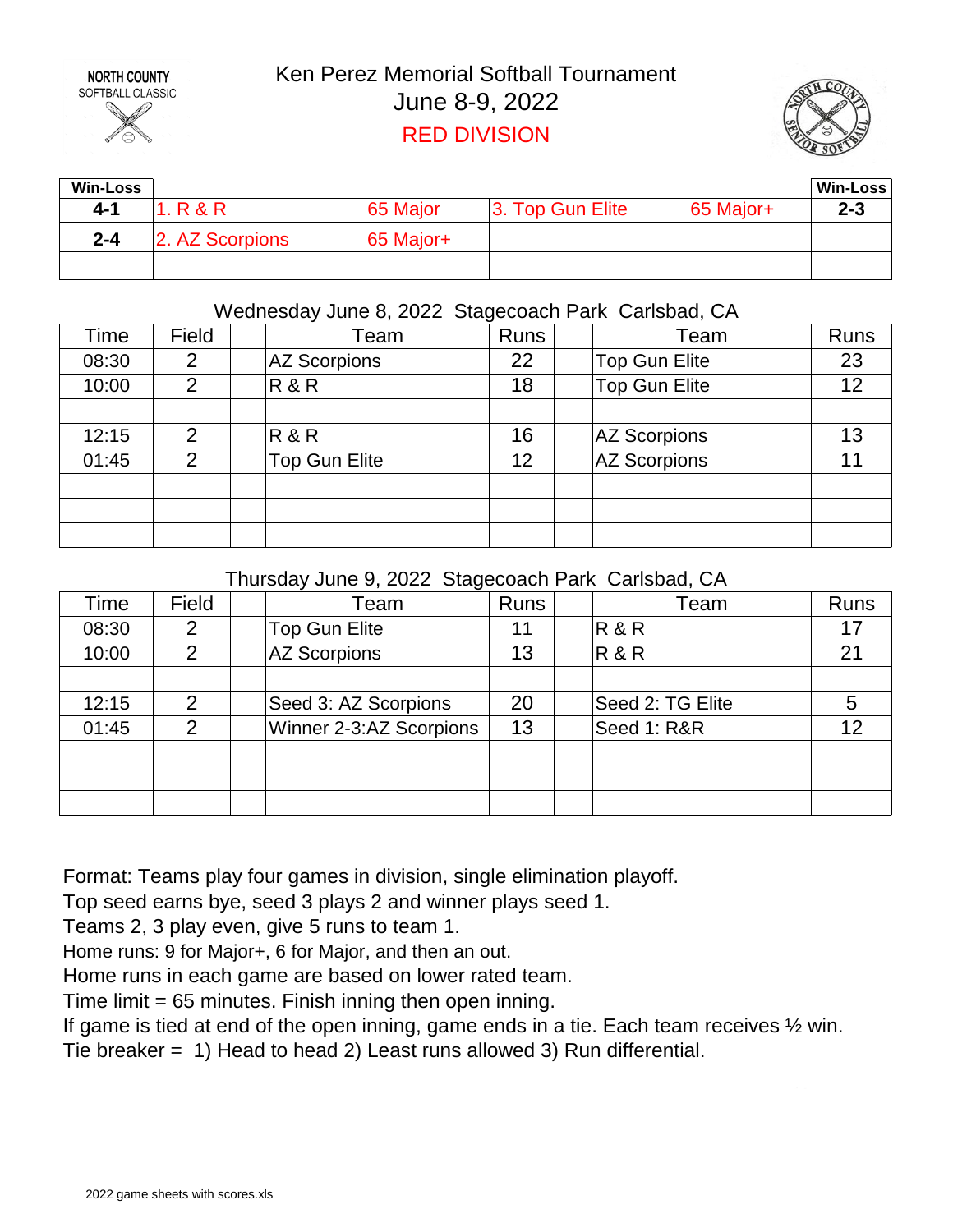

# Ken Perez Memorial Softball Tournament June 8-9, 2022 GREEN DIVISION



| <b>Win-Loss</b> |                                |       |                    |              | Win-Loss        |
|-----------------|--------------------------------|-------|--------------------|--------------|-----------------|
| $4 - 2(78)$     | Godzilla                       | 65 AA | Majestic           | <b>65 AA</b> | $ 1-5(106) $    |
|                 | $3-3(110)$ 2. Los Vatos Viejos | 65 AA | $ 4.$ Mitt-Fits 65 | 65 AAA       | (69)<br>$5 - 1$ |
|                 |                                |       |                    |              |                 |

### Wednesday June 8, 2022 **Alga Norte Park** Carlsbad, CA

| Time  | Field          | Team             | <b>Runs</b> | Team             | <b>Runs</b> |
|-------|----------------|------------------|-------------|------------------|-------------|
| 09:00 | 2              | Los Vatos Viejos | 20          | Godzilla         | 18          |
| 09:00 | 3              | Majestic         | 16          | Mitt-Fits 65     | 21          |
| 10:30 | 2              | Mitt-Fits 65     | 21          | Los Vatos Viejos | 9           |
| 10:30 | 3              | Godzilla         | 18          | Majestic         | 16          |
|       |                |                  |             |                  |             |
| 12:45 | $\overline{2}$ | Mitt-Fits 65     | 10          | Godzilla         | 8           |
| 12:45 | 3              | Los Vatos Viejos | 17          | Majestic         | 16          |
|       |                |                  |             |                  |             |

#### Thursday June 9, 2022 **Alga Norte Park** Carlsbad, CA

| Time  | Field | Team             | <b>Runs</b> | Team             | Runs |
|-------|-------|------------------|-------------|------------------|------|
| 08:00 | 3     | Majestic         | 6           | Godzilla         | 14   |
| 08:00 | 2     | Los Vatos Viejos | 9           | Mitt-Fits 65     | 18   |
| 09:30 | 2     | Majestic         | 15          | Los Vatos Viejos | 14   |
| 11:00 | 2     | Godzilla         | 14          | Mitt-Fits 65     | 12   |
| 12:30 | 3     | Mitt-Fits 65     | 22          | Majestic         | 13   |
| 12:30 | 2     | Godzilla         | 22          | Los Vatos Viejos | 14   |
|       |       |                  |             |                  |      |

Format: Teams play six games in division. Winner is team with the best winning percentage. Team 4 gives 5 runs to Team 1, 2 and 3.

Teams 1-3 play each other even.

Home runs: 3 for AAA, 1 for AA, and then an out.

Home runs in each game are based on lower rated team.

Time limit = 65 minutes. Finish inning then open inning.

If game is tied at the end of open inning, game ends in tie. Each team receives ½ win.

Tie breaker = 1) Head to head 2) Least runs allowed 3) Run differential.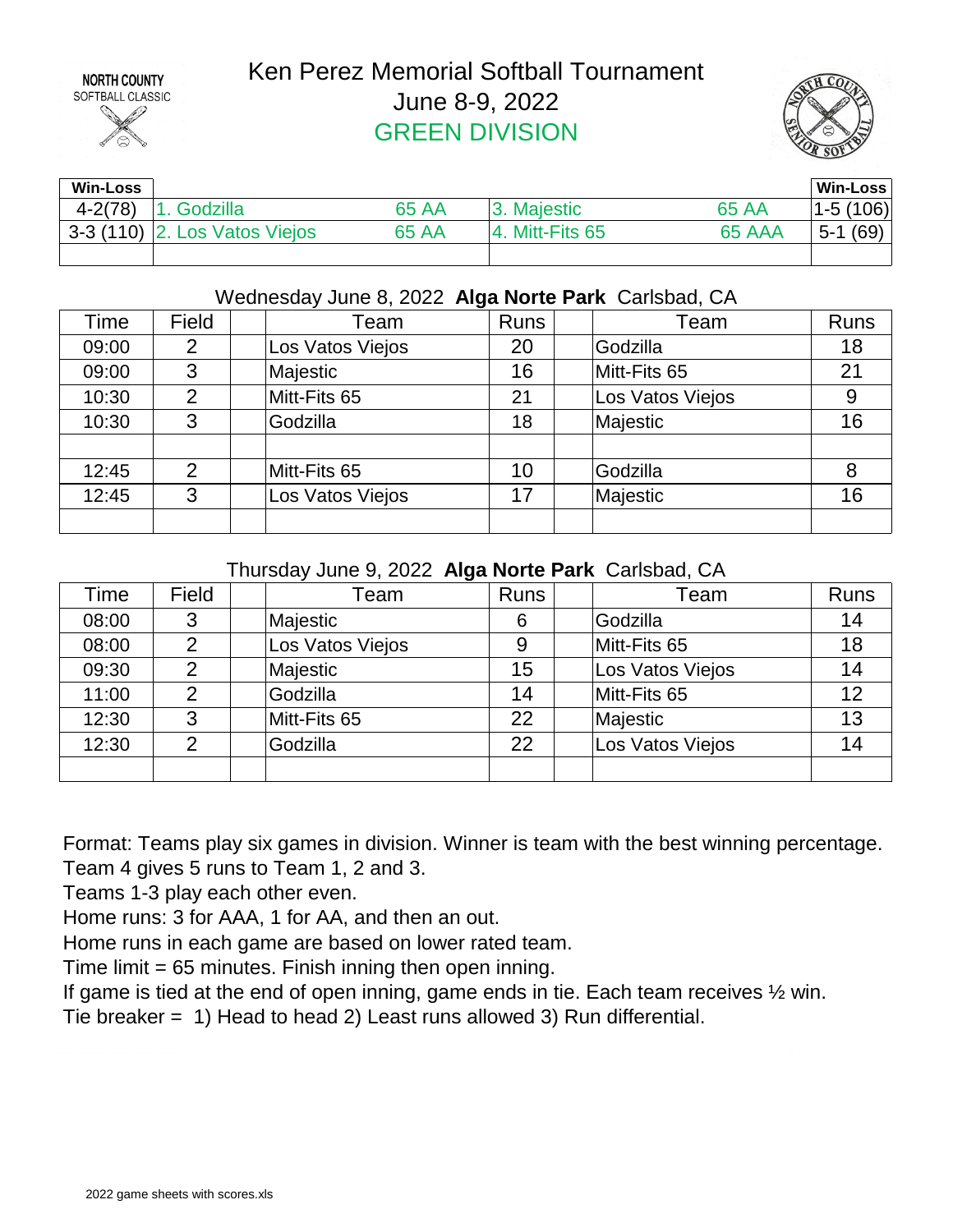

# Ken Perez Memorial Softball Tournament June 6-7, 2022 BLUE DIVISION



| <b>Win-Loss</b> |                                     |               |                    |               | Win-Loss     |
|-----------------|-------------------------------------|---------------|--------------------|---------------|--------------|
|                 | <b>5-1 (70)</b> 1. No Guts No Glory | <b>70 AAA</b> | 3. OC Mustangs     | <b>70 AAA</b> | $1 - 5(108)$ |
|                 | <b>3-3 (86)</b> 2. Mitt-Fits 70     | 70 AAA        | 4. So Cal Warriors | <b>70 AAA</b> | $3-3(94)$    |
|                 |                                     |               |                    |               |              |

#### Monday June 6, 2022 Stagecoach Park Carlsbad, CA

| Time  | Field | Team               | <b>Runs</b> | Team               | Runs |
|-------|-------|--------------------|-------------|--------------------|------|
| 09:00 | 2     | Mitt-Fits 70       | 22          | No Guts No Glory   | 10   |
| 09:00 | 3     | <b>OC Mustangs</b> | 23          | So Cal Warriors    | 24   |
| 10:30 | 2     | So Cal Warriors    | 17          | Mitt-Fits 70       | 12   |
| 10:30 | 3     | No Guts No Glory   | 19          | <b>OC Mustangs</b> | 12   |
|       |       |                    |             |                    |      |
| 12:45 | 2     | So Cal Warriors    | 4           | No Guts No Glory   | 20   |
| 12:45 | 3     | Mitt-Fits 70       | 14          | <b>OC Mustangs</b> | 13   |
|       |       |                    |             |                    |      |

Tuesday June 7, 2022 Stagecoach Park Carlsbad, CA

| Time  | Field         | Team               | <b>Runs</b> | Team               | <b>Runs</b> |
|-------|---------------|--------------------|-------------|--------------------|-------------|
| 09:00 | 2             | <b>OC Mustangs</b> | 12          | No Guts No Glory   | 22          |
| 09:00 | 3             | Mitt-Fits 70       | 12          | So Cal Warriors    | 21          |
| 10:30 | 2             | <b>OC Mustangs</b> | 14          | Mitt-Fits 70       | 18          |
| 10:30 | 3             | No Guts No Glory   | 12          | So Cal Warriors    |             |
|       |               |                    |             |                    |             |
| 12:45 | $\mathcal{P}$ | So Cal Warriors    | 11          | <b>OC Mustangs</b> | 15          |
| 12:45 | 3             | No Guts No Glory   | 11          | Mitt-Fits 70       |             |
|       |               |                    |             |                    |             |

Format: 6 game round robin; Winner is team with the best winning percentage.

All Teams play even.

Home runs: AAA=3, then an out.

Time limit = 65 minutes. Finish inning then open inning.

If game is tied at end of open inning, game ends in a tie. Each team receives ½ win. Tie breaker = 1) Head to head 2) Least runs allowed 3) Run differential.